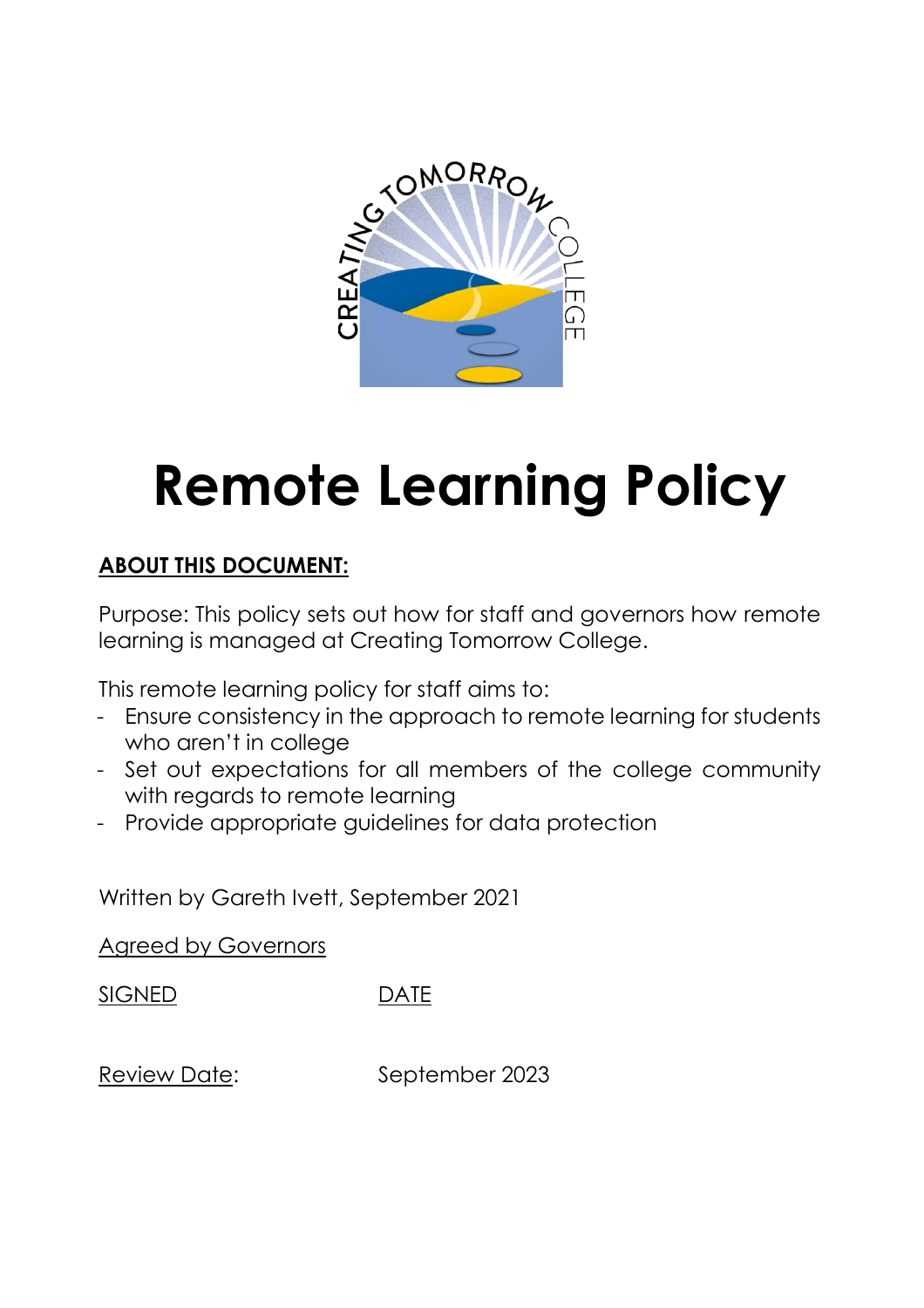# **1. Aims**

This remote learning policy for staff aims to:

- Ensure consistency in the approach to remote learning for students who aren't in college
- Set out expectations for all members of the college community with regards to remote learning
- Provide appropriate guidelines for data protection

# **2. Roles and responsibilities**

## **2.1 Teachers**

When providing remote learning, teachers must be available between 9.00am and 3.00pm.

If they're unable to work for any reason during this time, for example due to sickness or caring for a dependent, they should report this using the normal absence procedure.

When providing remote learning, teachers are responsible for:

Setting work :

- o for their own group
- o ensuring an adequate amount of work is set to support expected progress
- o ensuring work provides stretch and challenge to support adequate progress
- o uploading work to class dojo. In most cases this will consist of an appropriate selection of videos recorded by the teacher, pictures, and text based activities.
- o The activity section of the platform will be used to set personalised activities that are appropriate to each student.
- o co-ordinate with other teachers, including those teaching in college, to ensure consistency across the year/subject and to make sure students with limited access to devices can still complete the work
- > Providing feedback on work:
	- o through the activity section of Class Dojo or through preferred mediums agreed in advance with parents
	- o feedback must be shared within 36 hours of the work deadline
- Keeping in touch with students who aren't in college and their parents:
	- o teachers are expected to make regular contact through known preferred mediums (e.g. Class Dojo, emails, phone calls etc)
	- o communication with parents and students is expected within normal working hours. Teachers are not expected to answer communication outside normal working hours.
	- o any complaints or concerns shared by parents and students must be shared with the teacher's immediate line manager – for any safeguarding concerns, please refer to the section below
- Attending virtual meetings with staff, parents and students: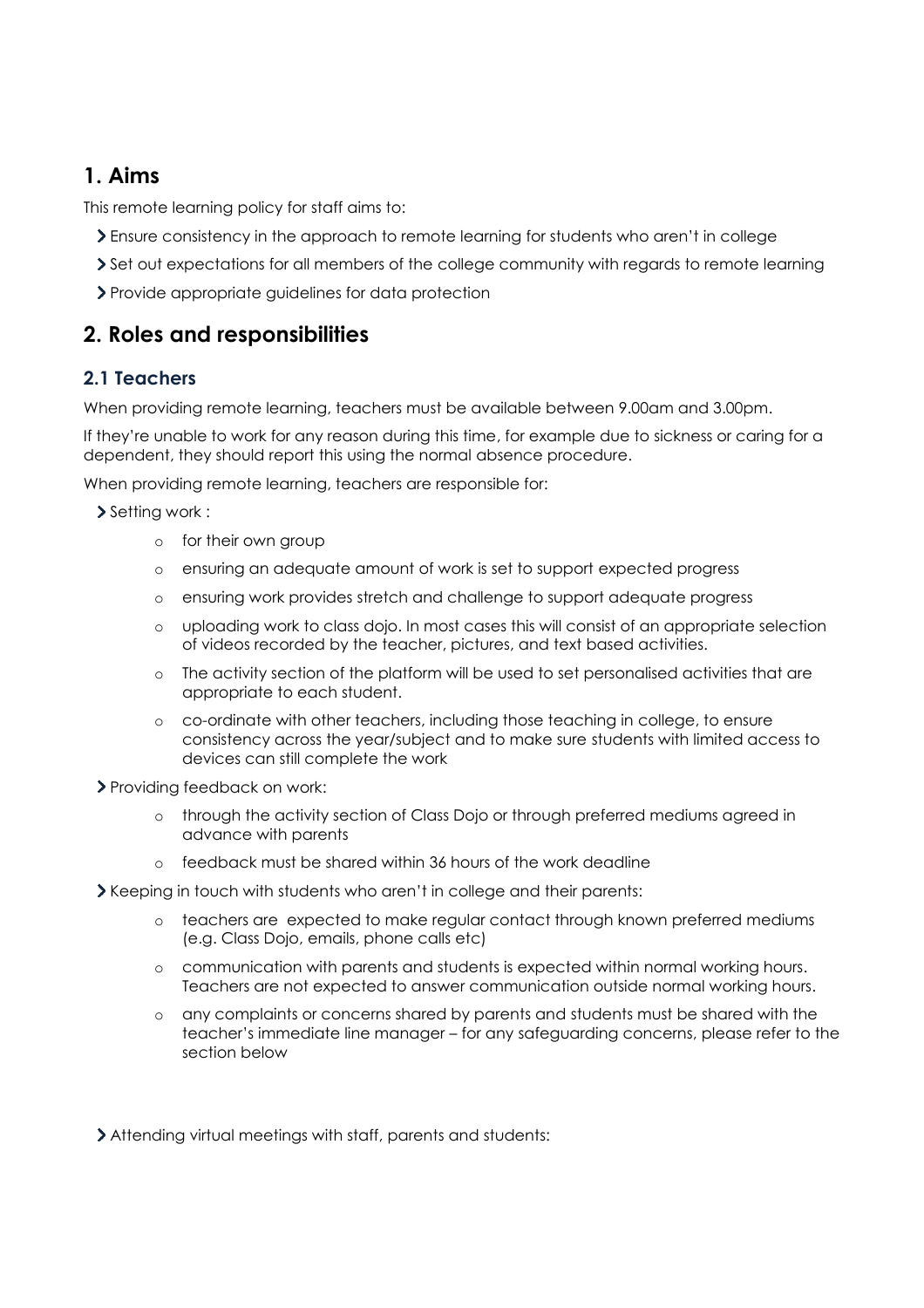o during these meetings the teacher must observe the college's expectations for dress code and locations (e.g. avoid areas with background noise, nothing inappropriate in the background)

If teachers are working in college, responsibility for remote learning will be managed on a case-bycase basis in collaboration with the relevant phase leader

#### **2.2 Teaching Assistants/Job Coaches**

When assisting with remote learning, teaching assistants/job coaches must be available between 9.00am – 3.00pm.

If they're unable to work for any reason during this time, for example due to sickness or caring for a dependent, they should report this using the normal absence procedure.

When assisting with remote learning, teaching assistants/job coaches are responsible for:

Supporting students who aren't in college with learning remotely:

- o Under the direction of their teacher, understanding which students they'll need to support
- o Under the guidance of their teacher, understanding how they should provide support remotely
- o supporting students with SALT and other identified sessions that would normally be supported in a classroom environment

Attending virtual meetings with teachers, parents and students:

o during these meetings the teaching assistant must observe the college's expectations for dress code and locations (e.g. avoid areas with background noise, nothing inappropriate in the background)

#### **2.3 Director of College**

The Director of College is responsible for:

- co-ordinating the remote learning approach across the college
- monitoring the effectiveness of remote learning through regular meetings with phase leaders, UPS teachers with subject responsibility, and making adaptations if necessary to ensure students are making expected progress
- monitoring the security of remote learning systems, including data protection and safeguarding considerations

#### **2.4 Designated safeguarding lead**

The DSL is responsible for ensuring the safety and wellbeing of all children and young people.

Where the DSL has identified a child to be on the edge of social care support, or who would normally receive pastoral-type support in college, they should ensure that a robust communication plan is in place for that child or young person.

Details of this plan must be recorded and shared with the local authority, and all records of contact made updated on the college provided data base stored on Microsoft One Drive. The communication plans can include; remote contact, phone contact, door-step visits.

Other personalised contact methods should be considered and recorded. Creating Tomorrow College staff and the DSL will work closely with all stakeholders to maximise the effectiveness of any communication plan. This plan must be reviewed regularly (at least once a fortnight) and where concerns arise, the DSL will consider any referrals as appropriate.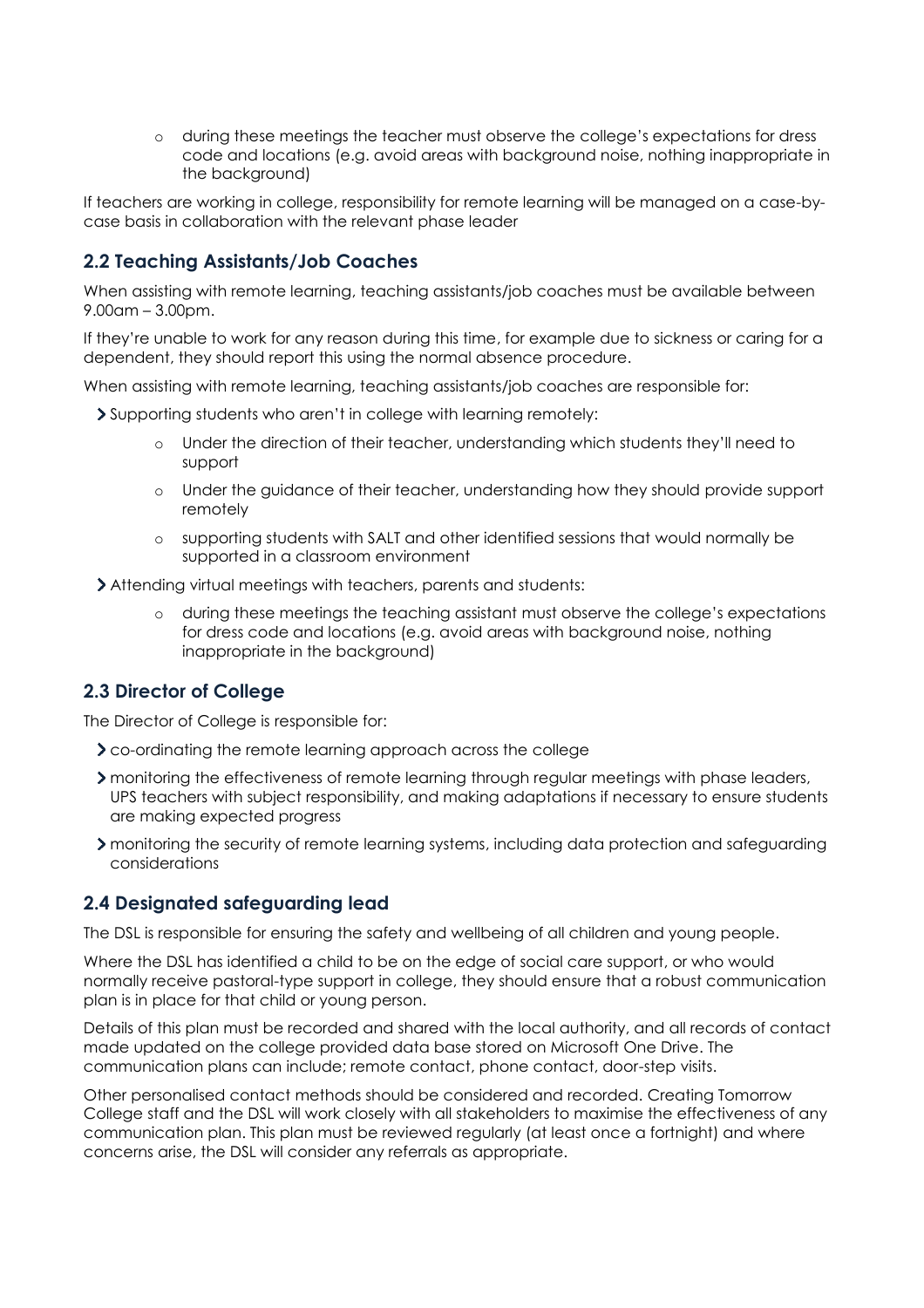The college will share safeguarding messages on its website and social media pages, i.e. Class Dojo.

Creating Tomorrow College recognises that college is a protective factor for young people, and the current circumstances, can affect the mental health of students and their parents/carers.

#### **2.5 IT staff**

IT staff are responsible for:

- If ixing issues with systems used to set and collect work
- helping teaching staff be able to support parents with any technical issues they're experiencing
- reviewing the security of remote learning systems and flagging any data protection breaches to the data protection officer
- > assisting students and parents with accessing the internet or devices

#### **2.6 Students and parents**

Staff can expect students learning remotely to:

- be contactable during the college day although recognising that a student may not always be in front of a device the entire time
- complete work to the deadline set by teachers.
- seek help if they need it, from teachers or teaching assistants
- If alert teachers if they're not able to complete work

Staff can expect parents with children learning remotely to:

- make the college aware if their child is sick or otherwise can't complete work
- Seek help from the college if necessary to support daily learning
- > be respectful when raising any concerns with staff

## **2.8 Governing board**

The governing board is responsible for:

- monitoring the college's approach to providing remote learning to ensure education remains as high quality as possible
- ensuring that staff are certain that remote learning systems are appropriately secure, for both data protection and safeguarding reasons

# **3. The curriculum offer**

#### **3.1 Broad and Balanced without Overload**

Creating Tomorrow College will provide a remote curriculum offer that is broad, balanced and is closely matched to the onsite planned curriculum. The remote curriculum offer may consist of a blend of online learning and physical activities depending upon the learning needs of the individual. In addition to core curriculum learning the teacher will provide one 45 minute whole class enrichment session per week for the period of home learning.

The teacher, will assess the volume of the above offer to be sent home for each child based on the individual child's needs, capacity for learning and learning stamina.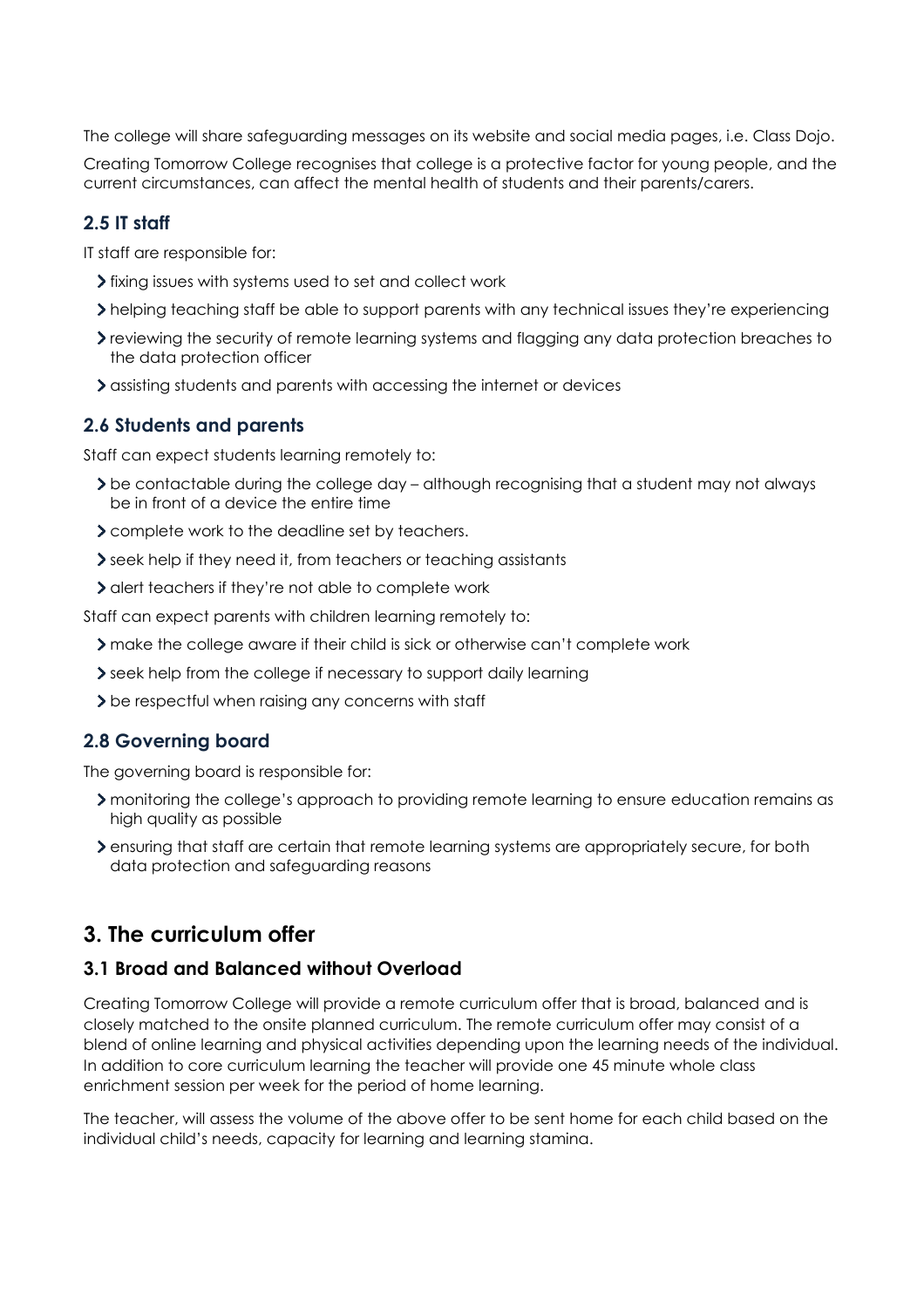Creating Tomorrow College has no desire to put undue pressure on parents by providing overly onerous work demands on their children that may lead to a negative impact on the wellbeing of any incumbent

## **3.2 Meeting EHCP needs**

Creating Tomorrow College will provide a remote education that will meet the identified needs in EHC Plans as far as is reasonably practicable. This may include:

*Sensory* – TACPAC bags sent home and access to the music with instructions; Staff members will record sensology sessions that parents can then use in the home; we will send home sensory profile packs home where appropriate to support.

*SALT* – our SALT assistant and class staff will deliver this through Zoom. The college will also be providing virtual training to parents so they can continue with the SALT package.

*Physiotherapy* – our physical therapy assistant will offer virtual training to parents to allow them to complete in the home.

*Social and Emotional* – our pastoral team will provide activities, based on Boxall profiles that can be completed at home.

## **3.3 Additional Curricula Offer**

*Physical Health & Development* – We will signpost students to appropriate web content that can support physical wellbeing and development.

# **4. Who to contact**

If staff have any questions or concerns about remote learning, they should contact the following individuals:

- If Issues in setting work talk to the teacher or Director of College
- Issues with behaviour talk to the teacher or Director of College
- $\ge$  Issues with IT the college IT support team
- Issues with their own workload or wellbeing talk to their line manager
- Concerns about data protection talk to the data protection officer
- Concerns about safeguarding talk to a DSL

# **5. Data protection**

## **5.1 Accessing personal data**

When accessing personal data for remote learning purposes, all staff members will:

- access the data on a college provided device, via Microsoft one drive or the college's server via remote access
- If the college has provided devices, such as laptops, these must be used rather than personal devices

# **5.2 Processing personal data**